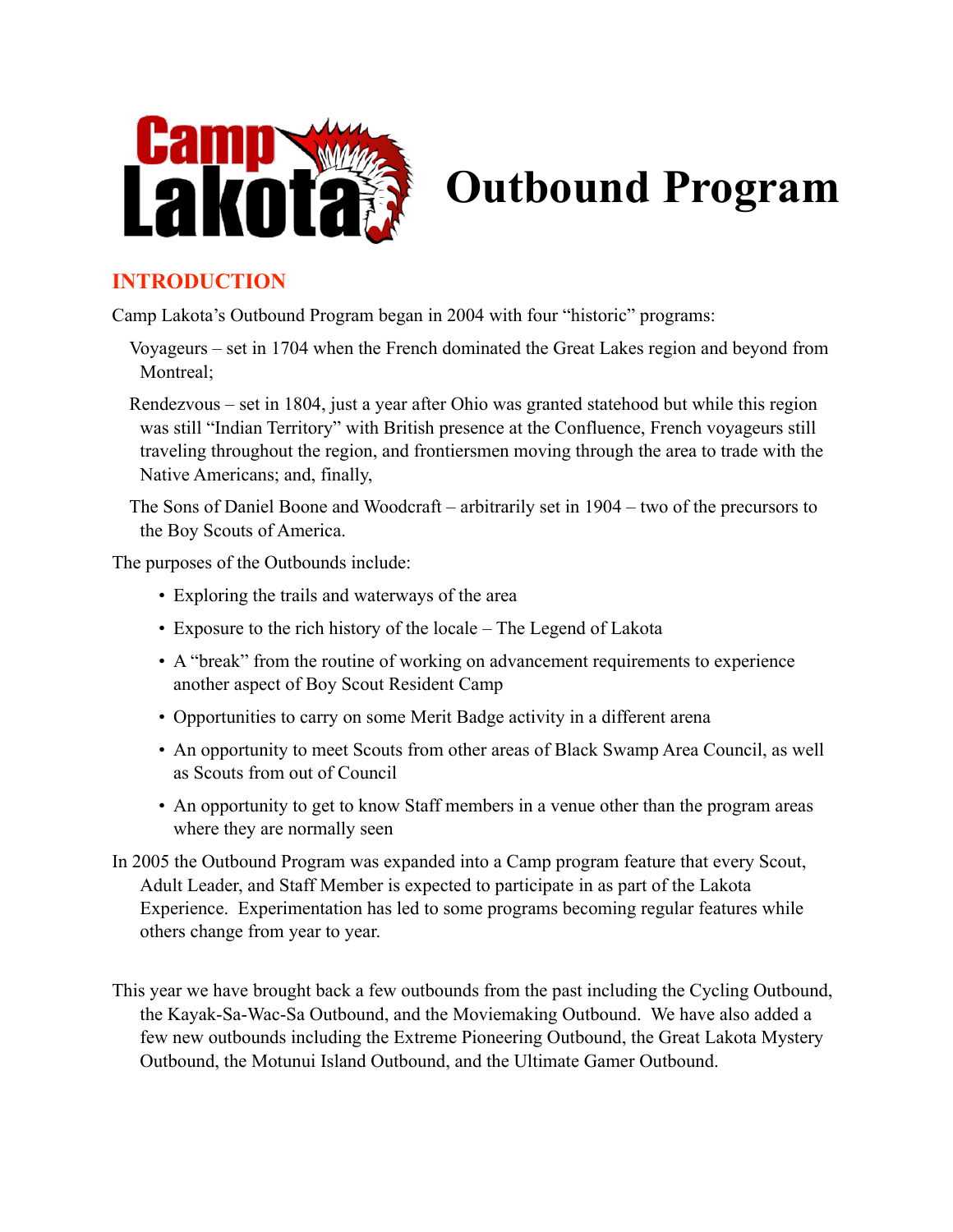### **2022 OUTBOUND PROGRAMS**

#### **Brownsea Island: Nicoteh Outbound:**

The **Brownsea Island: Nicoteh Outbound** is back from last year. It is required for all Nicoteh Scouts but is also open to Scouts of any age. If you are an *Older Scout* looking to develop your leadership skills or looking to complete one of your "teach this skill to a younger Scout" rank advancements, this outbound might be just right for you! On this outbound, you will become one of the Patrol Leaders for one of the Nicoteh Patrols. You will be given the choice between different Scout skills and will pick one to teach to the Nicoteh Scouts. Don't worry, you won't be alone. A Staff member will be assigned as the Troop Guide with each Patrol to guide you along the way and help develop your leadership skills. The *Nicoteh Scouts* will work on rank advancement, developing the Patrol Method, learning through playing games, and experience what it would have been like to be a part of Baden-Powell's Great Experiment on Brownsea Island, the first Scout camp.

#### **Cycling Outbound:**

The **Cycling Outbound** is back this year from previous years! Scouts will leave from Lakota to complete a 50-mile bike ride. Scouts must bring a multi-speed bike and helmet to camp and be prepared to travel the above mileage. Requirement 7c #1 (Option A) will be completed for the Cycling Merit Badge. Bikes must be inspected by a Lakota Staff member prior to departure. *Scouts taking Cycling Merit Badge will have first preference on this outbound.* This outbound is not required for Scouts taking Cycling Merit Badge but highly encouraged so they can complete their merit badge. **This outbound is recommended for older Scouts.**

#### **Extreme Pioneering Outbound:**

The **Extreme Pioneering Outbound** is a new outbound this year for those Scouts who want to learn more about pioneering structures. On this outbound, Scouts will learn knots and lashings and uses for common camp gadgets. They will also have the opportunity to be creative and use teamwork to design and build fun structures. Ideas for structures include towers, bridges, and playground equipment. It is recommended, but not required, that Scouts have earned the Pioneering Merit Badge before participating in this outbound.

#### **Great Lakota Mystery Outbound:**

The **Great Lakota Mystery Outbound** is a new outbound this year that will allow Scouts to do their best sleuthing to solve The Great Lakota Mystery. Something on camp has gone missing and it's up to the Scout detectives to solve the mystery. Scouts will work together to uncover various clues around camp and compile evidence to frame the correct suspect. Possible suspects include the Camp Director, Program Director, Commissioner, Business Manager, Ranger, and Health Officer.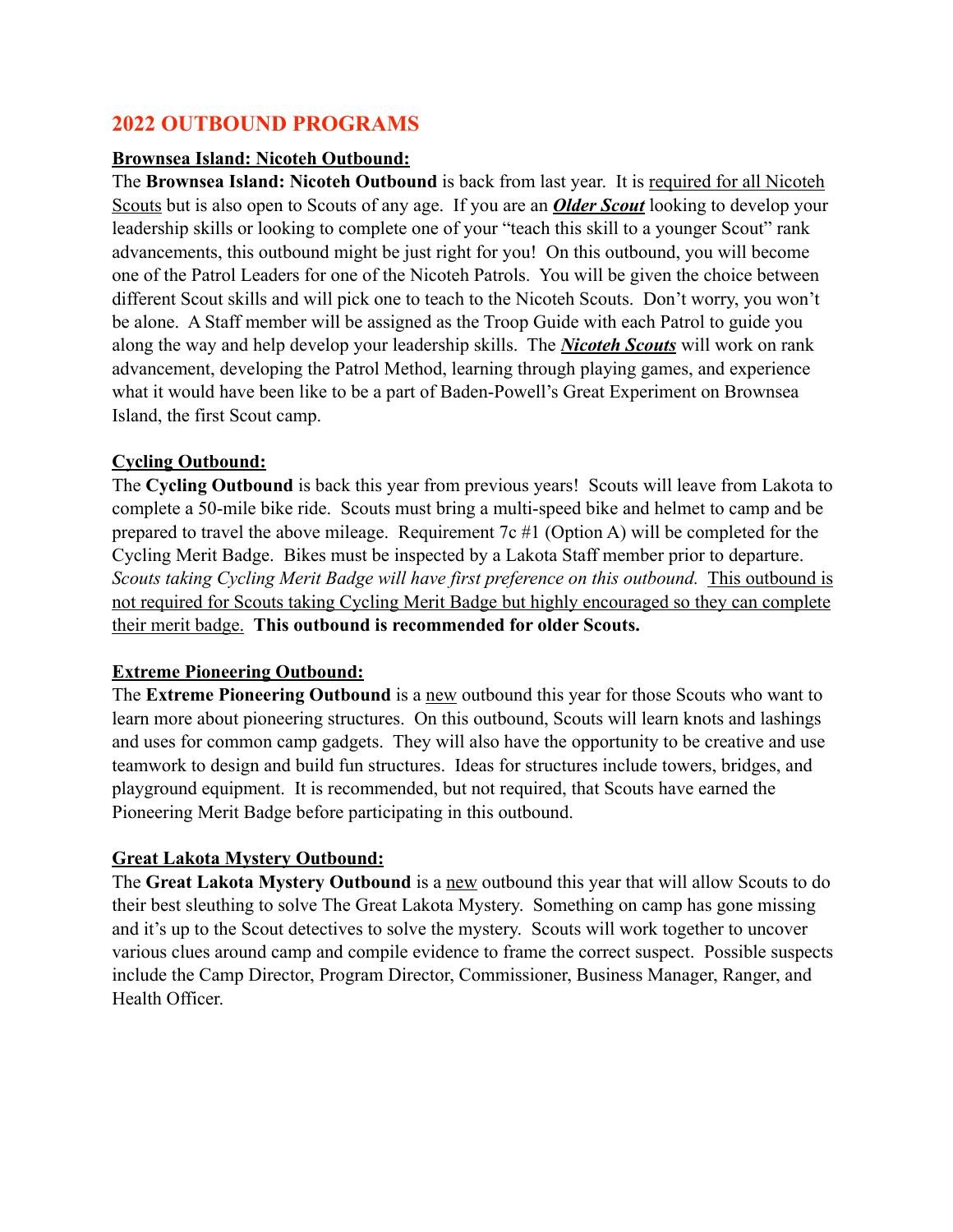#### **Kayak-Sa-Wac-Sa Outbound:**

The **Kayak-Sa-Wac-Sa Outbound** is back from last year. This outbound will allow Scouts to travel out of camp on the Auglaize/Maumee Rivers through the city of Defiance. A short stop along the river at the confluence will allow for a brief history lesson of the area and connections to the Meechaway Legend. **Scouts must pass the BSA Swimmer Test and are required to complete a Paddling Skills Test.** Over the course of their trip, the group will travel between 4-8 miles depending on the skill level of the group. **This outbound is recommended for older Scouts.**

#### **Motunui Island Outbound:**

The **Motunui Island Outbound** is a new outbound this year that will allow Scouts to dive into life on the Island of Motunui. This outbound will involve sailing, basket weaving, and coconuts. Sailing lessons will be given to those Scouts who are new to sailing but it is recommended for Scouts to have some sailing experience to get the most out of this outbound. There is a \$5.00 fee associated with this outbound to purchase a basketry kit for the Scout. Scouts must pass the BSA Swimmer Test to go on this outbound.

#### **Moviemaking Outbound:**

The **Moviemaking Outbound** is back this year from previous years! On this outbound, Scouts will break into groups to work on creating their own movie. They will write, direct, and star in their movie and work to edit it together. If there is time, the groups will watch their movies at the end of the day. *Scouts taking Moviemaking Merit Badge will have first preference on this outbound.* This outbound is not required for Scouts taking Moviemaking Merit Badge but highly encouraged so they can complete their merit badge.

#### **Ultimate Gamer Outbound:**

The **Ultimate Gamer Outbound** is a new outbound this year that will allow Scouts to create their own experience by playing their favorite games and creating new games together. A box of games will be provided for them to play but Scouts are encouraged to bring their favorite nonvideo games (board games, card games, large-group games, etc.) with them to camp to share with others. Scouts will also be broken into groups to create a new game to share and play with the other groups on the outbound.

#### **Adult Leader Retreat:**

The **Adult Leader Retreat** will be a little different this year, due to outbounds happening throughout the day on Wednesday. The retreat is an outbound for all adult leaders who come to Camp Lakota. It is an opportunity for the Camp Lakota Administration Team to show our appreciation of you who take your time away from work, family, and life to bring your Scouts to camp. Throughout this outbound, adult leaders will be able to craft their own experience by picking from various activities such as Euchre Merit Badge, Nap On Safely Training, Spoon Safety Training, or simply relaxing with their fellow adult leaders.